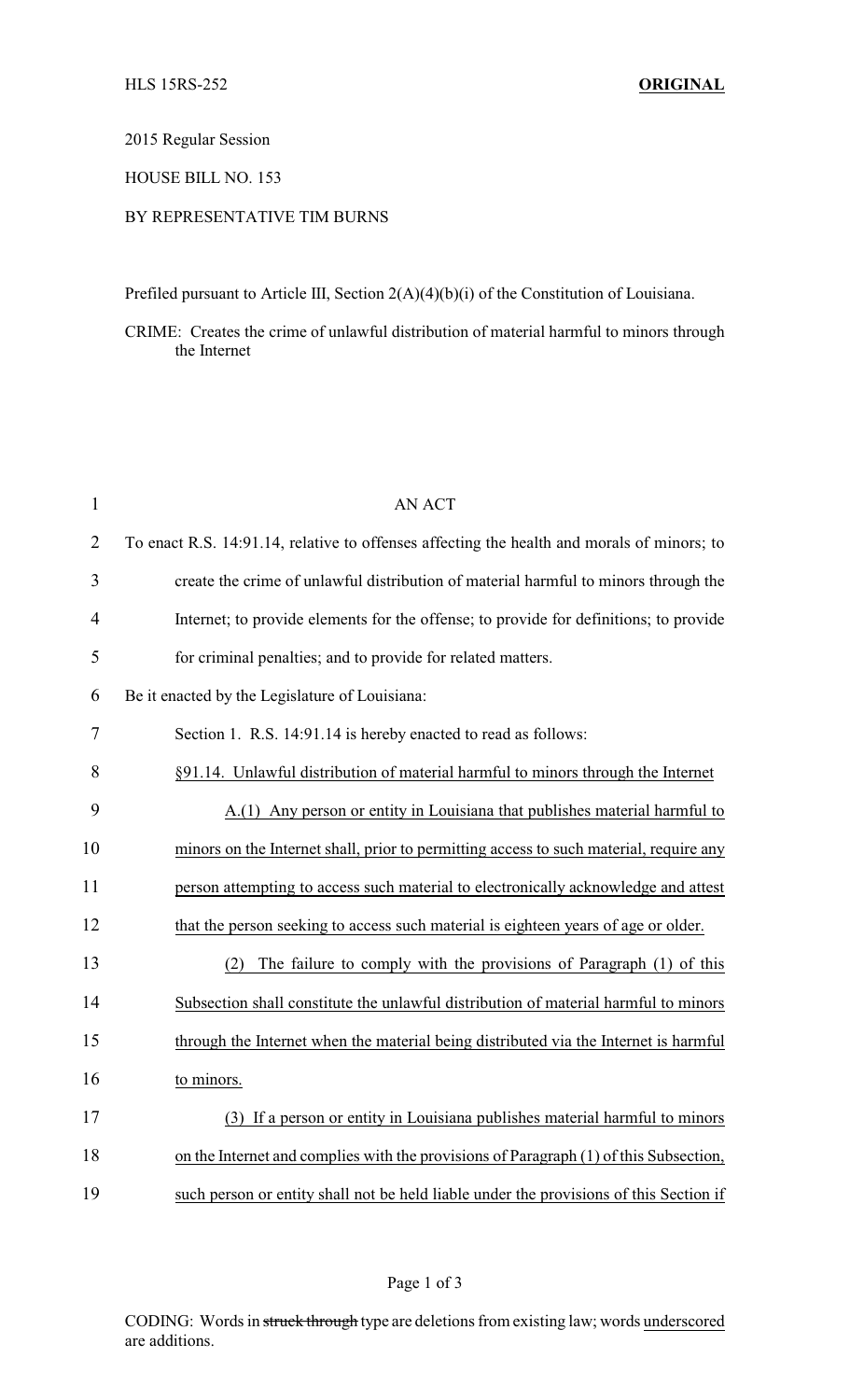| 1              | the person seeking to access such material is under the age of eighteen and falsely     |  |
|----------------|-----------------------------------------------------------------------------------------|--|
| $\overline{2}$ | acknowledges and attests that he is eighteen years of age or older.                     |  |
| 3              | <b>B.</b> For purposes of this Section:                                                 |  |
| 4              | (1) "Descriptions or depictions of illicit sex or sexual immorality" includes           |  |
| 5              | the depiction, display, description, exhibition, or representation of any of the        |  |
| 6              | following:                                                                              |  |
| 7              | (a) Ultimate sexual acts, normal or perverted, actual, simulated, or animated,          |  |
| 8              | whether between human beings, animals, or an animal and a human being.                  |  |
| 9              | (b) Masturbation, excretory functions, or exhibition, actual, simulated, or             |  |
| 10             | animated, of the genitals, pubic hair, anus, vulva, or female breast nipples.           |  |
| 11             | Sadomasochistic abuse, meaning actual, simulated, or animated,<br>(c)                   |  |
| 12             | flagellation or torture by or upon a person who is nude or clad in undergarments or     |  |
| 13             | in a costume which reveals the pubic hair, anus, vulva, genitals, or female breast      |  |
| 14             | nipples, or the condition of being fettered, bound, or otherwise physically restrained, |  |
| 15             | on the part of one so clothed.                                                          |  |
| 16             | (d) Actual, simulated, or animated, touching, caressing, or fondling of, or             |  |
| 17             | other similar physical contact with, a pubic area, anus, female breast nipple, covered  |  |
| 18             | or exposed, whether alone or between human, animals, or a human and an animal,          |  |
| 19             | of the same or opposite sex, in an act of apparent sexual stimulation or gratification. |  |
| 20             | (e) Actual, simulated, or animated, stimulation of the human genital organs             |  |
| 21             | by any device whether or not the device is designed, manufactured, and marketed for     |  |
| 22             | such purpose.                                                                           |  |
| 23             | (2) "Material harmful to minors" is defined as any digital image, photograph,           |  |
| 24             | or video which exploits, is devoted to or principally consists of, descriptions or      |  |
| 25             | depictions of illicit sex or sexual immorality for commercial gain, and when the trier  |  |
| 26             | of fact determines that each of the following applies:                                  |  |
| 27             | The material incites or appeals to or is designed to incite or appeal to the<br>(a)     |  |
| 28             | prurient, shameful, or morbid interest of minors.                                       |  |